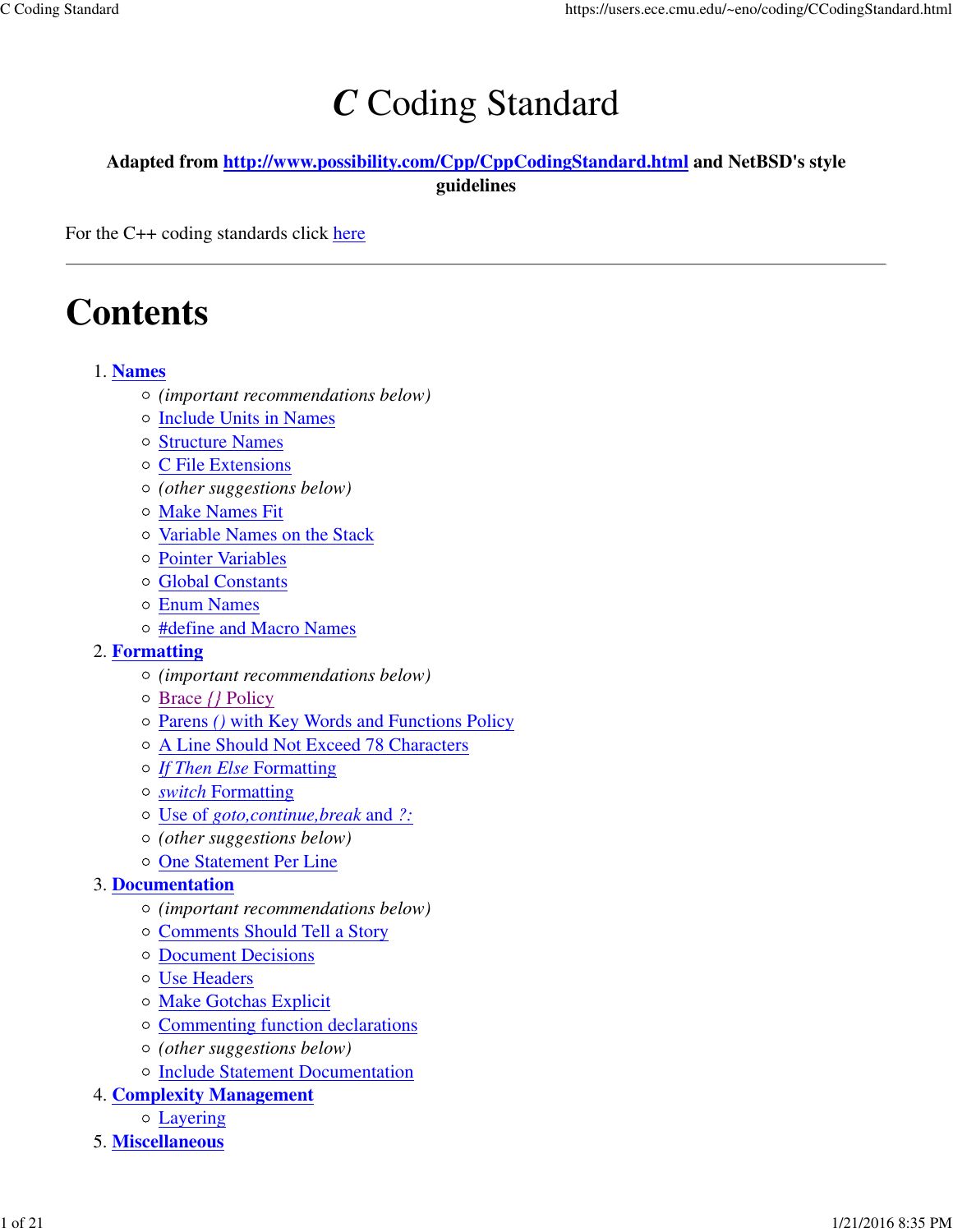- *(important recommendations below)*
- Use Header File Guards
- Mixing C and C++
- *(other suggestions below)*
- Initialize all Variables
- Be Const Correct
- Short Functions
- No Magic Numbers
- Error Return Check Policy
- To Use Enums or Not to Use Enums
- Macros
- Do Not Default If Test to Non-Zero
- Usually Avoid Embedded Assignments
- Commenting Out Large Code Blocks
- Use #if Not #ifdef
- Miscellaneous
- No Data Definitions in Header Files

# **Names**

## **Make Names Fit**

Names are the heart of programming. In the past people believed knowing someone's true name gave them magical power over that person. If you can think up the true name for something, you give yourself and the people coming after power over the code. Don't laugh!

A name is the result of a long deep thought process about the ecology it lives in. Only a programmer who understands the system as a whole can create a name that "fits" with the system. If the name is appropriate everything fits together naturally, relationships are clear, meaning is derivable, and reasoning from common human expectations works as expected.

If you find all your names could be Thing and DoIt then you should probably revisit your design.

### **Function Names**

Usually every function performs an action, so the name should make clear what it does: check\_for\_errors() instead of error\_check(), dump\_data\_to\_file() instead of data\_file(). This will also make functions and data objects more distinguishable.

Structs are often nouns. By making function names verbs and following other naming conventions programs can be read more naturally.

- Suffixes are sometimes useful:
	- *max* to mean the maximum value something can have.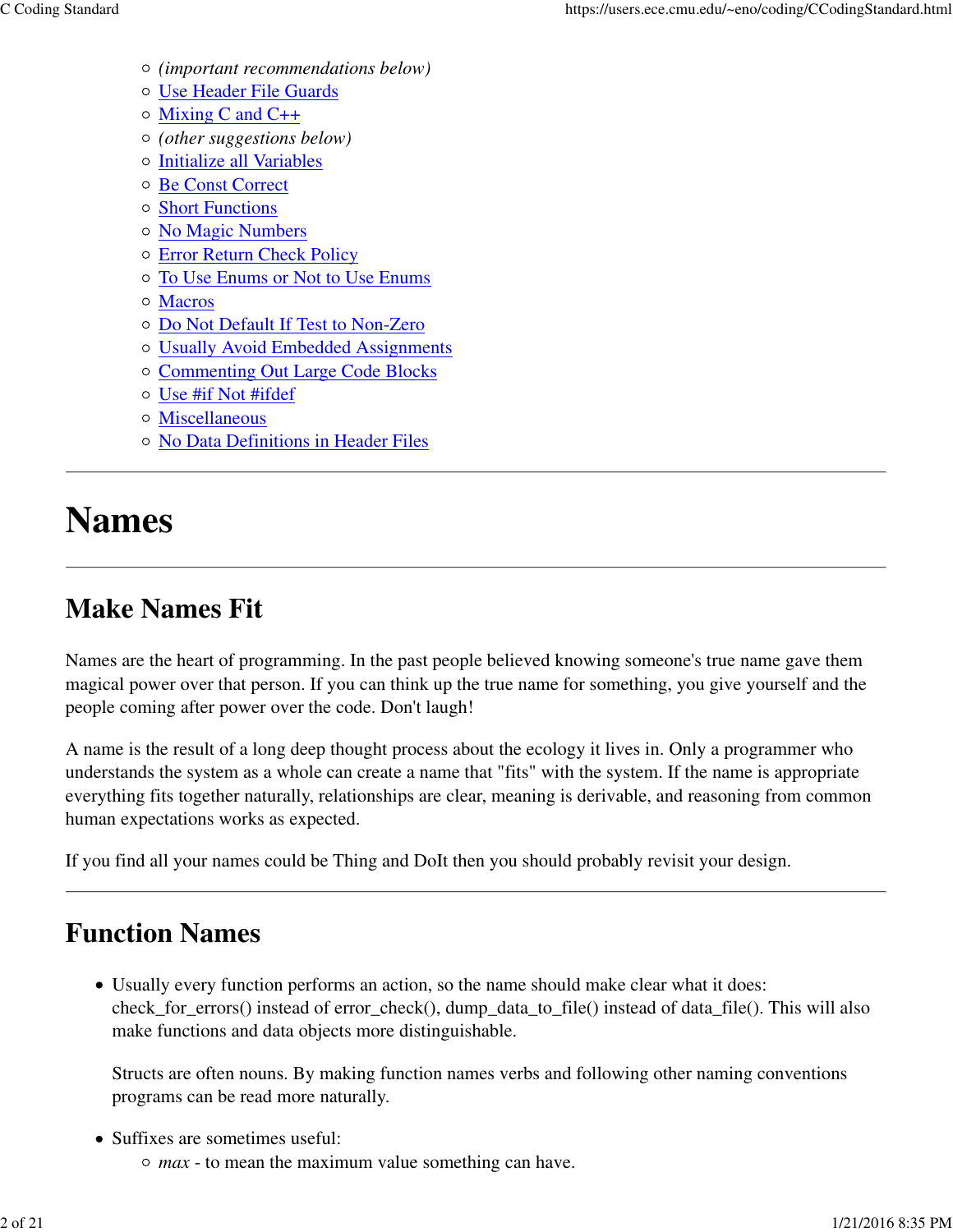- *cnt* the current count of a running count variable.
- *key* key value.

For example: retry\_max to mean the maximum number of retries, retry\_cnt to mean the current retry count.

- Prefixes are sometimes useful:
	- *is* to ask a question about something. Whenever someone sees *Is* they will know it's a question.
	- *get* get a value.
	- *set* set a value.

For example: is\_hit\_retry\_limit.

### **Include Units in Names**

If a variable represents time, weight, or some other unit then include the unit in the name so developers can more easily spot problems. For example:

```
uint32 timeout msecs;
uint32 my_weight_lbs;
```
### **Structure Names**

- Use underbars ('\_') to separate name components
- When declaring variables in structures, declare them organized by use in a manner to attempt to minimize memory wastage because of compiler alignment issues, then by size, and then by alphabetical order. E.g, don't use ``int a; char \*b; int c; char \*d''; use ``int a; int b; char \*c; char \*d''. Each variable gets its own type and line, although an exception can be made when declaring bitfields (to clarify that it's part of the one bitfield). Note that the use of bitfields in general is discouraged. Major structures should be declared at the top of the file in which they are used, or in separate header files, if they are used in multiple source files. Use of the structures should be by separate declarations and should be "extern" if they are declared in a header file. It may be useful to use a meaningful prefix for each member name. E.g, for ``struct softc'' the prefix could be ``sc\_''.

#### **Example**

```
struct foo {
       struct foo *next; \frac{1}{2} /* List of active foo */
       struct mumble amumble; /* Comment for mumble */int bar;
        unsigned int baz:1, \frac{1}{2} /* Bitfield; line up entries if desired */
                      fuz:5,
                      zap:2;
       uint8_t flag;
};
struct foo *foohead; /* Head of global foo list */
```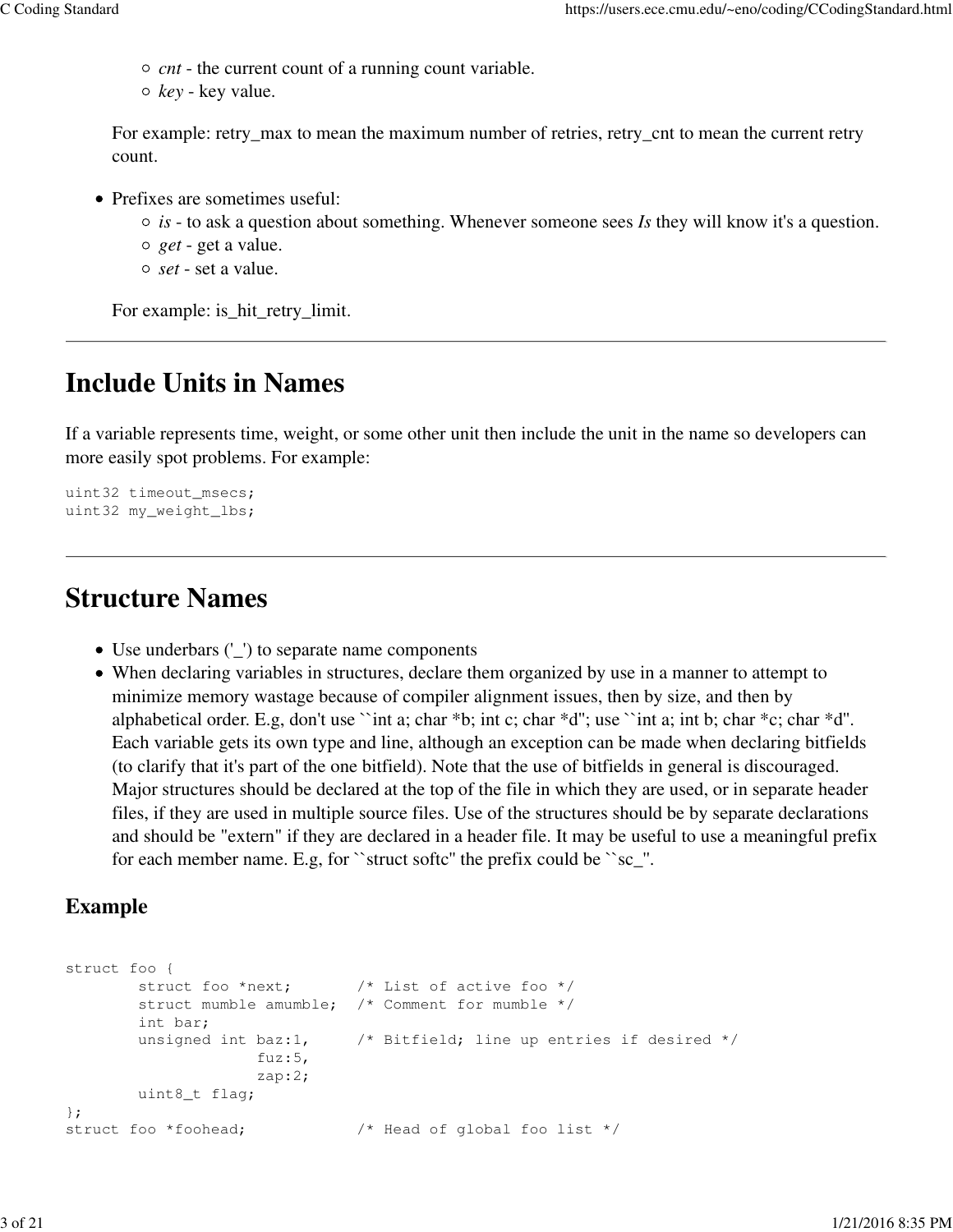## **Variable Names on the Stack**

- use all lower case letters
- use '\_' as the word separator.

#### **Justification**

- With this approach the scope of the variable is clear in the code.
- Now all variables look different and are identifiable in the code.

#### **Example**

```
 int handle_error (int error_number) {
 int error= OsErr();
Time time_of_error;
     ErrorProcessor error_processor;
   }
```
## **Pointer Variables**

• place the *\** close to the variable name not pointer type

#### **Example**

```
 char *name= NULL;
 char *name, address;
```
## **Global Variables**

- Global variables should be prepended with a 'g\_'.
- Global variables should be avoided whenever possible.

#### **Justification**

• It's important to know the scope of a variable.

#### **Example**

```
 Logger g_log;
 Logger* g_plog;
```
## **Global Constants**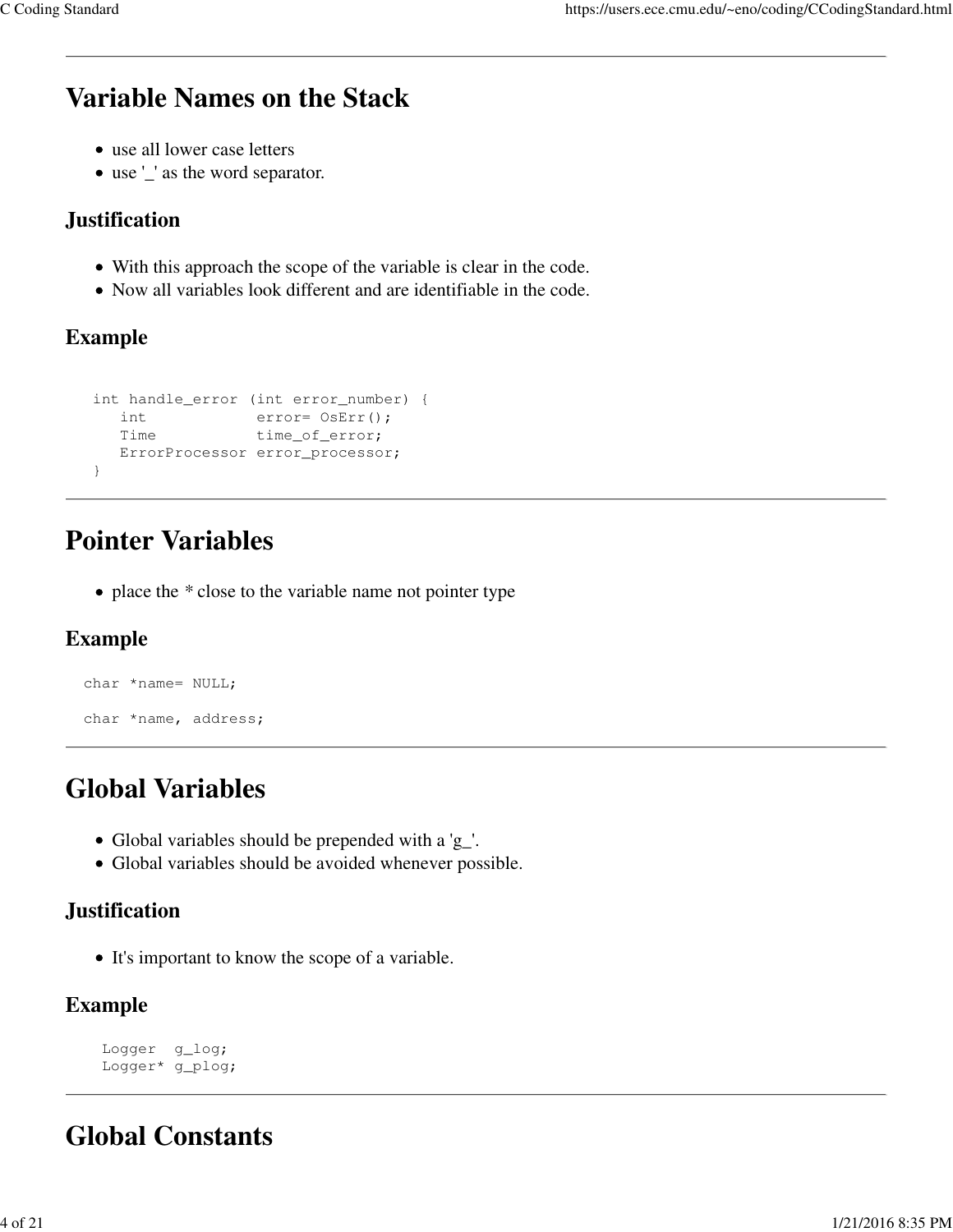Global constants should be all caps with '\_' separators.

#### **Justification**

It's tradition for global constants to named this way. You must be careful to not conflict with other global *#define*s and enum labels.

#### **Example**

```
 const int A_GLOBAL_CONSTANT= 5;
```
## **#define and Macro Names**

Put #defines and macros in all upper using '\_' separators. Macros are capitalized, parenthesized, and should avoid side-effects. Spacing before and after the macro name may be any whitespace, though use of TABs should be consistent through a file. If they are an inline expansion of a function, the function is defined all in lowercase, the macro has the same name all in uppercase. If the macro is an expression, wrap the expression in parenthesis. If the macro is more than a single statement, use "do { ... } while (0)'', so that a trailing semicolon works. Right-justify the backslashes; it makes it easier to read.

#### **Justification**

This makes it very clear that the value is not alterable and in the case of macros, makes it clear that you are using a construct that requires care.

Some subtle errors can occur when macro names and enum labels use the same name.

#### **Example**

```
#define MAX(a,b) blah
#define IS_ERR(err) blah
#define MACRO(v, w, x, y) \
do { \hspace{0.2cm}v = (x) + (y);
     w = (y) + 2;} while (0)
```
## **Enum Names**

### **Labels All Upper Case with '\_' Word Separators**

This is the standard rule for enum labels. No comma on the last element.

#### **Example**

```
 enum PinStateType {
    PIN_OFF,
```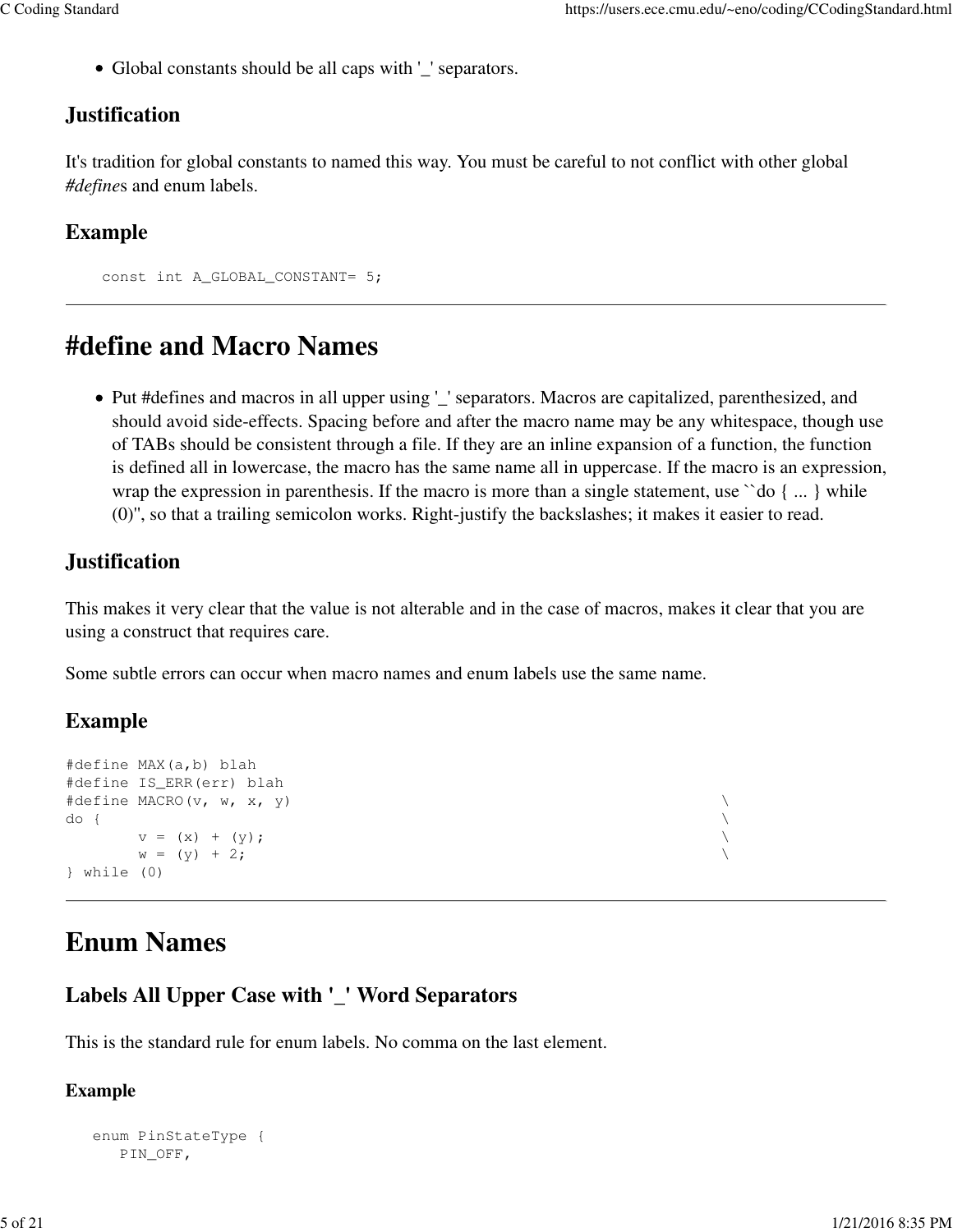PIN\_ON };

#### **Make a Label for an Error State**

It's often useful to be able to say an enum is not in any of its *valid* states. Make a label for an uninitialized or error state. Make it the first label if possible.

#### **Example**

enum { STATE\_ERR, STATE\_OPEN, STATE\_RUNNING, STATE\_DYING};

# **Formatting**

### **Brace Placement**

Of the three major brace placement strategies one is recommended:

```
 if (condition) { while (condition) {
 ... ...
 } }
```
### **When Braces are Needed**

All if, while and do statements must either have braces or be on a single line.

#### **Always Uses Braces Form**

All if, while and do statements require braces even if there is only a single statement within the braces. For example:

```
if (1 == somewhere) {
   somevalue = 2;
}
```
#### **Justification**

It ensures that when someone adds a line of code later there are already braces and they don't forget. It provides a more consistent look. This doesn't affect execution speed. It's easy to do.

#### **One Line Form**

```
if (1 == somewhere) somevalue = 2;
```
#### **Justification**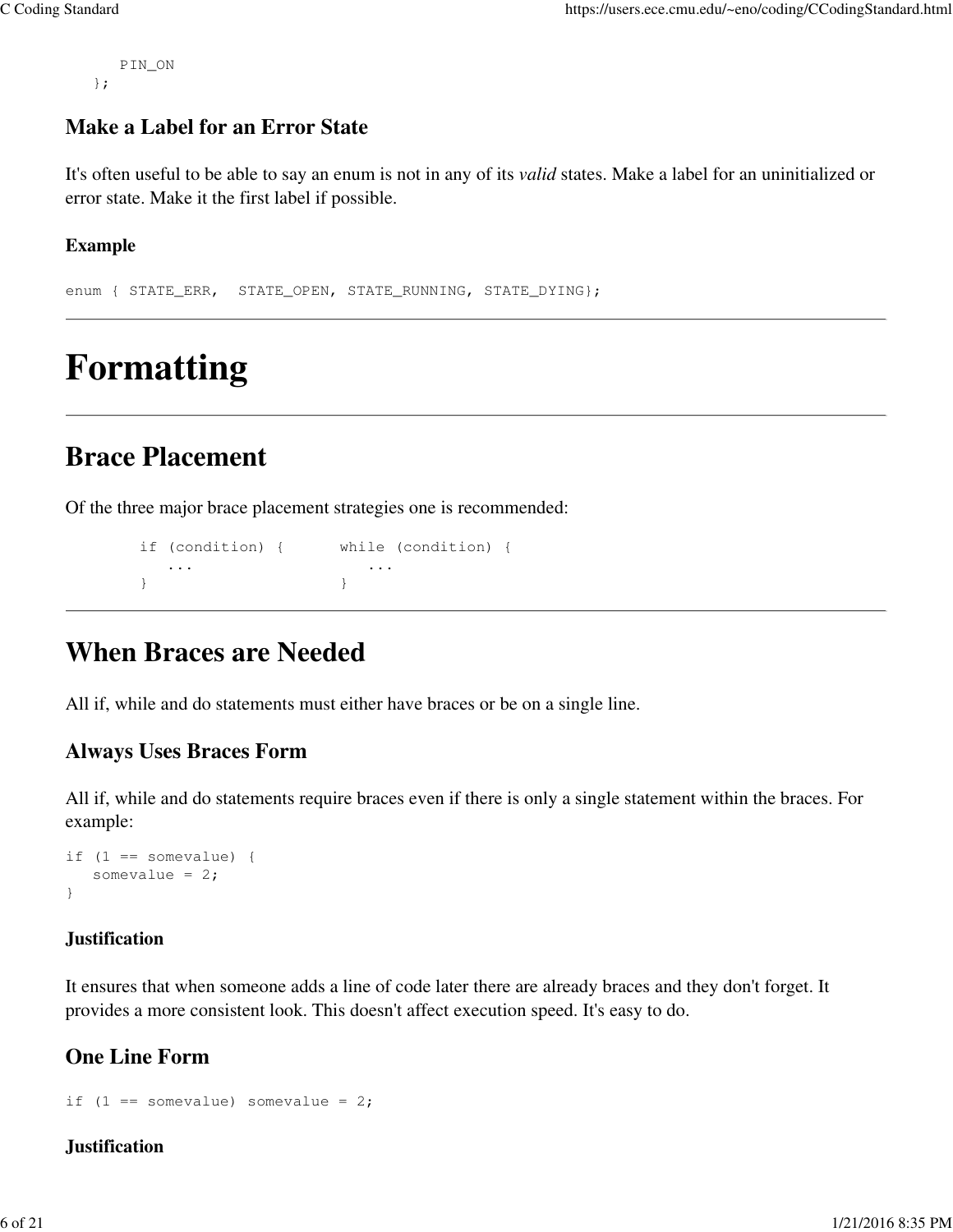It provides safety when adding new lines while maintainng a compact readable form.

### **Add Comments to Closing Braces**

Adding a comment to closing braces can help when you are reading code because you don't have to find the begin brace to know what is going on.

```
while(1) {
    if (valid) {
   } /* if valid */
    else {
    } /* not valid */
} /* end forever */
```
## **Consider Screen Size Limits**

Some people like blocks to fit within a common screen size so scrolling is not necessary when reading code.

### **Parens** *()* **with Key Words and Functions Policy**

- Do not put parens next to keywords. Put a space between.
- Do put parens next to function names.
- Do not use parens in return statements when it's not necessary.

#### **Justification**

• Keywords are not functions. By putting parens next to keywords keywords and function names are made to look alike.

#### **Example**

```
 if (condition) {
     }
     while (condition) {
 }
     strcpy(s, s1);
     return 1;
```
### **A Line Should Not Exceed 78 Characters**

Lines should not exceed 78 characters.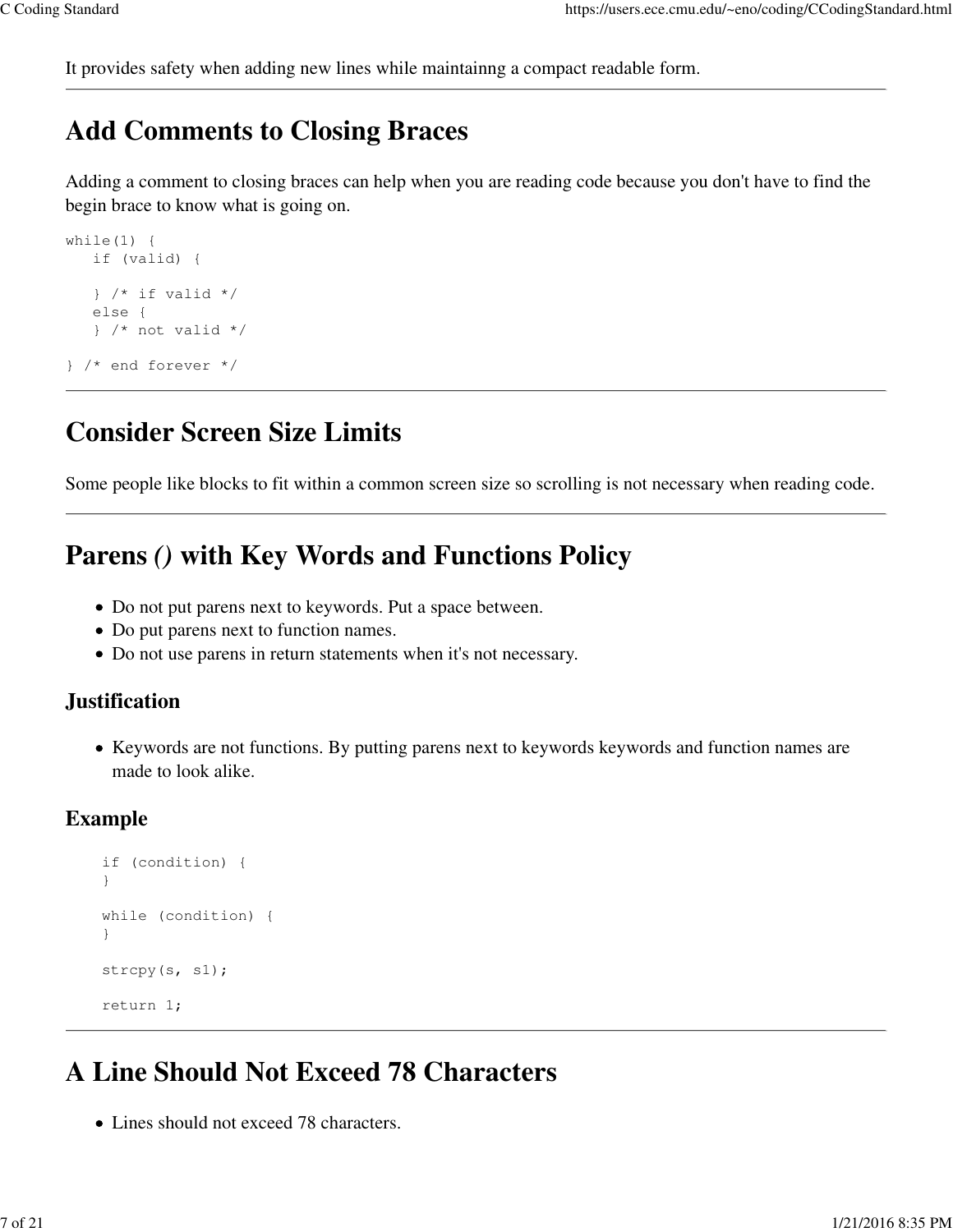## **Justification**

- Even though with big monitors we stretch windows wide our printers can only print so wide. And we still need to print code.
- The wider the window the fewer windows we can have on a screen. More windows is better than wider windows.
- We even view and print diff output correctly on all terminals and printers.

## *If Then Else* **Formatting**

#### **Layout**

It's up to the programmer. Different bracing styles will yield slightly different looks. One common approach is:

```
 if (condition) {
 } else if (condition) {
 } else {
 }
```
If you have *else if* statements then it is usually a good idea to always have an else block for finding unhandled cases. Maybe put a log message in the else even if there is no corrective action taken.

### **Condition Format**

Always put the constant on the left hand side of an equality/inequality comparison. For example:

```
if (6 = errorNum) ...
```
One reason is that if you leave out one of the = signs, the compiler will find the error for you. A second reason is that it puts the value you are looking for right up front where you can find it instead of buried at the end of your expression. It takes a little time to get used to this format, but then it really gets useful.

## *switch* **Formatting**

- Falling through a case statement into the next case statement shall be permitted as long as a comment is included.
- The *default* case should always be present and trigger an error if it should not be reached, yet is reached.
- If you need to create variables put all the code in a block.

### **Example**

```
 switch (...)
 {
    case 1:
        ...
    /* comments */
```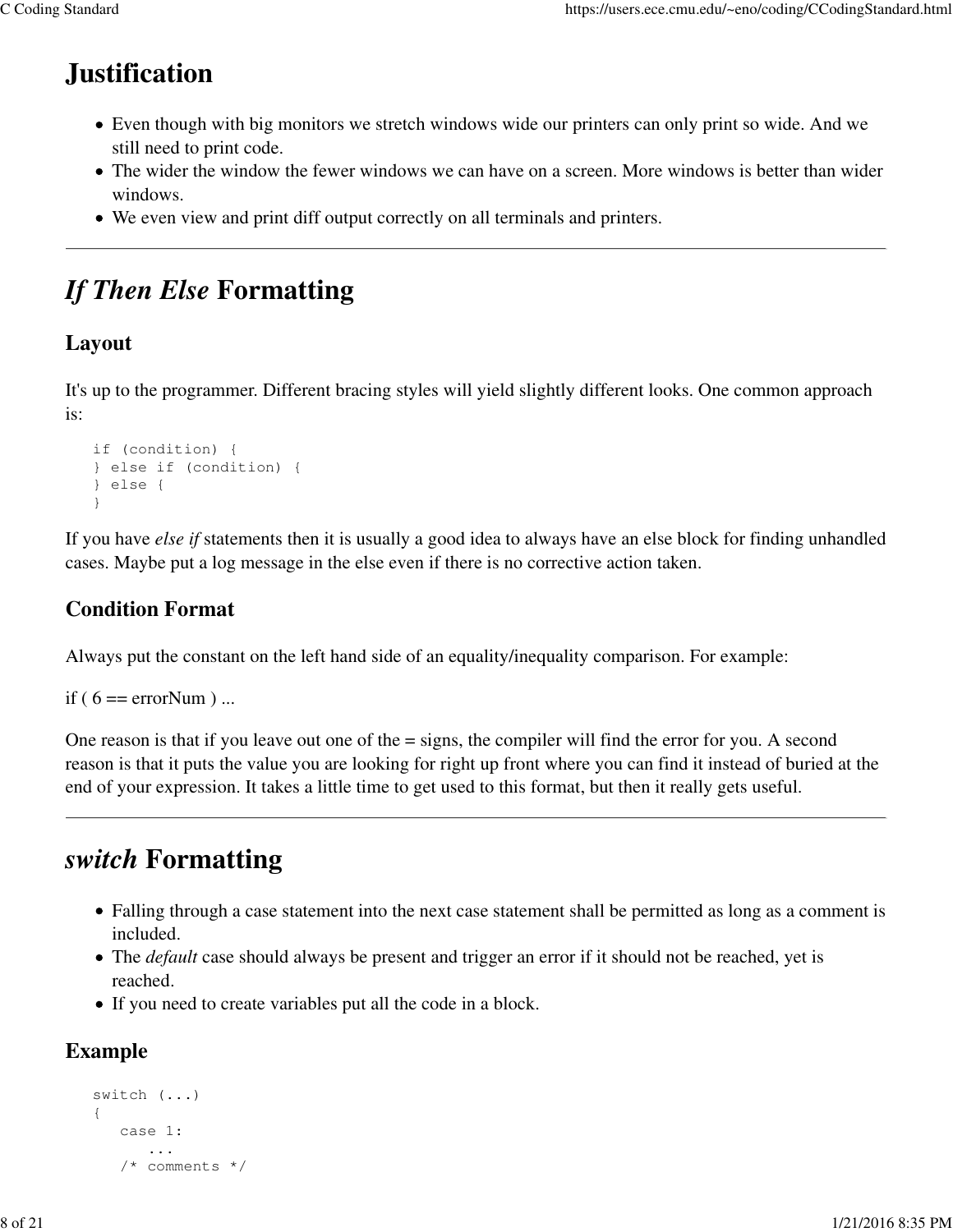```
 case 2:
     { 
         int v;
         ...
     }
    break;
    default:
 }
```
### **Use of** *goto,continue,break* **and** *?:*

#### **Goto**

Goto statements should be used sparingly, as in any well-structured code. The goto debates are boring so we won't go into them here. The main place where they can be usefully employed is to break out of several levels of switch, for, and while nesting, although the need to do such a thing may indicate that the inner constructs should be broken out into a separate function, with a success/failure return code.

```
 for (...) {
       while (...) {
       ...
         if (disaster) {
             goto error;
 } 
       }
    }
    ...
error:
    clean up the mess
```
When a goto is necessary the accompanying label should be alone on a line and to the left of the code that follows. The goto should be commented (possibly in the block header) as to its utility and purpose.

#### **Continue and Break**

Continue and break are really disguised gotos so they are covered here.

Continue and break like goto should be used sparingly as they are magic in code. With a simple spell the reader is beamed to god knows where for some usually undocumented reason.

The two main problems with continue are:

- It may bypass the test condition
- It may bypass the increment/decrement expression

Consider the following example where both problems occur:

```
while (TRUE) {
 ...
   /* A lot of code * /
```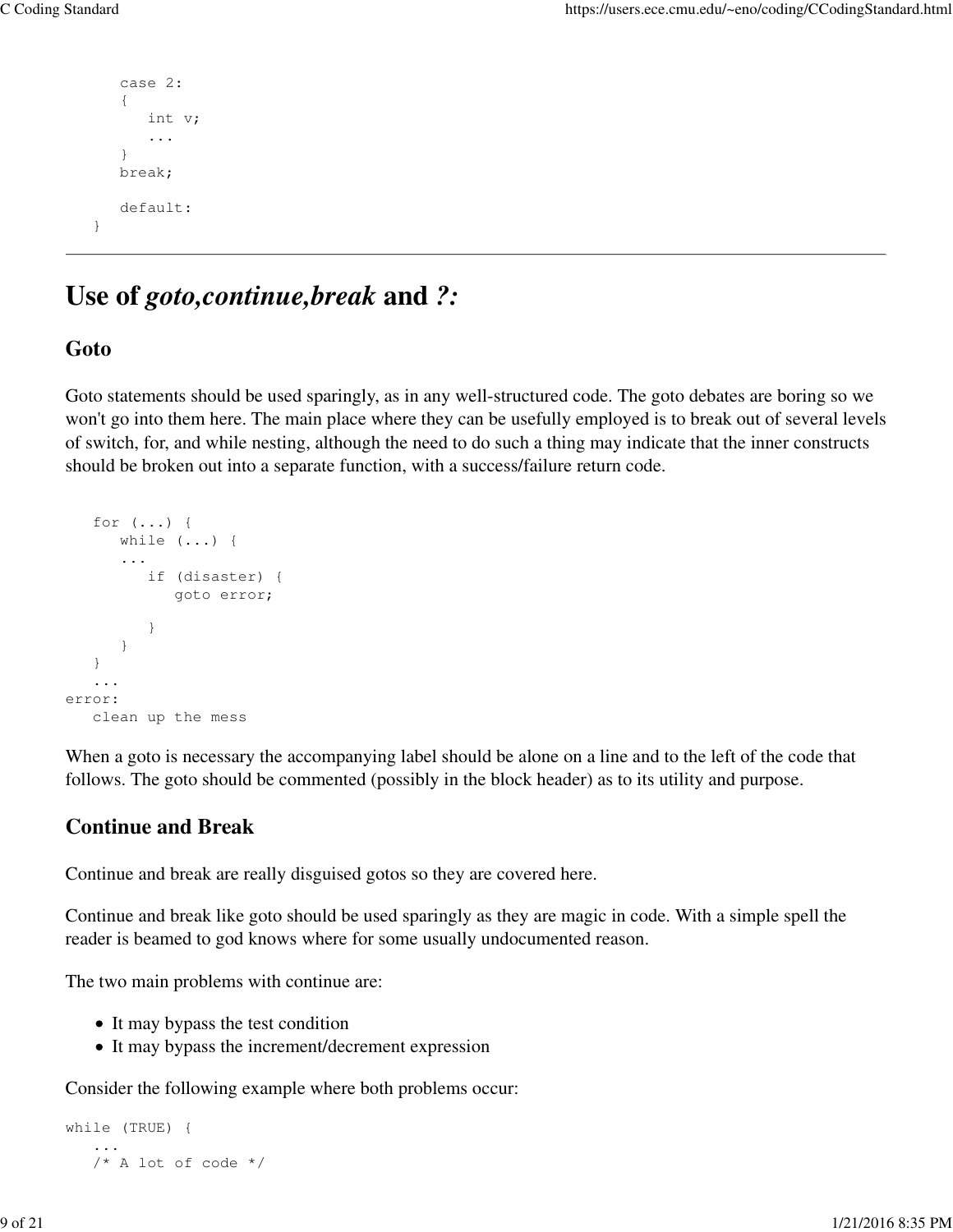```
 ...
   if (/* some condition */) {
      continue;
   }
 ...
    /* A lot of code */
    ...
   if ( i++ > STOP_VALUE) break;
```
Note: "A lot of code" is necessary in order that the problem cannot be caught easily by the programmer.

From the above example, a further rule may be given: Mixing continue with break in the same loop is a sure way to disaster.

#### **?:**

}

The trouble is people usually try and stuff too much code in between the *?* and *:*. Here are a couple of clarity rules to follow:

- Put the condition in parens so as to set it off from other code
- If possible, the actions for the test should be simple functions.
- Put the action for the then and else statement on a separate line unless it can be clearly put on one line.

#### **Example**

```
 (condition) ? funct1() : func2();
 or
 (condition)
    ? long statement
    : another long statement;
```
### **One Statement Per Line**

There should be only one statement per line unless the statements are very closely related.

The reasons are:

1. The code is easier to read. Use some white space too. Nothing better than to read code that is one line after another with no white space or comments.

#### **One Variable Per Line**

Related to this is always define one variable per line:

```
Not:
char **a, *x;
Do:
char **a = 0; /* add doc */
char *x = 0; /* add doc */
```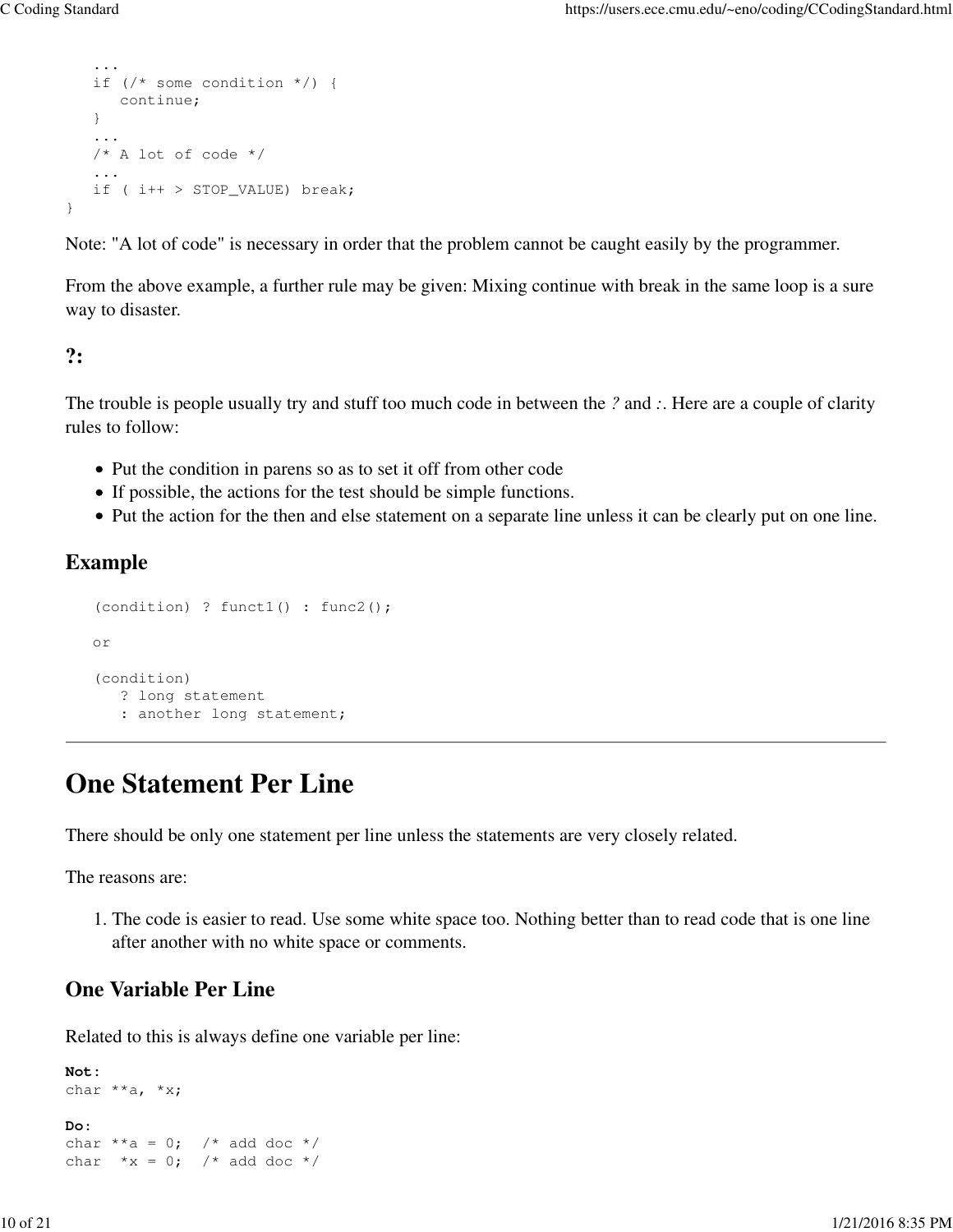The reasons are:

- 1. Documentation can be added for the variable on the line.
- 2. It's clear that the variables are initialized.
- Declarations are clear which reduces the probablity of declaring a pointer when you meant to declare 3. just a char.

## **To Use Enums or Not to Use Enums**

C allows constant variables, which should deprecate the use of enums as constants. Unfortunately, in most compilers constants take space. Some compilers will remove constants, but not all. Constants taking space precludes them from being used in tight memory environments like embedded systems. Workstation users should use constants and ignore the rest of this discussion.

In general enums are preferred to *#define* as enums are understood by the debugger.

Be aware enums are not of a guaranteed size. So if you have a type that can take a known range of values and it is transported in a message you can't use an enum as the type. Use the correct integer size and use constants or *#define*. Casting between integers and enums is very error prone as you could cast a value not in the enum.

### **Use Header File Guards**

Include files should protect against multiple inclusion through the use of macros that "guard" the files. Note that for C++ compatibility and interoperatibility reasons, do **not** use underscores '\_' as the first or last character of a header guard (see below)

```
#ifndef sys_socket_h
   #define sys_socket_h /* NOT _sys_socket_h_ */
   #endif
```
# **Macros**

### **Don't Turn C into Pascal**

Don't change syntax via macro substitution. It makes the program unintelligible to all but the perpetrator.

## **Replace Macros with Inline Functions**

In C macros are not needed for code efficiency. Use inlines. However, macros for small functions are ok.

#### **Example**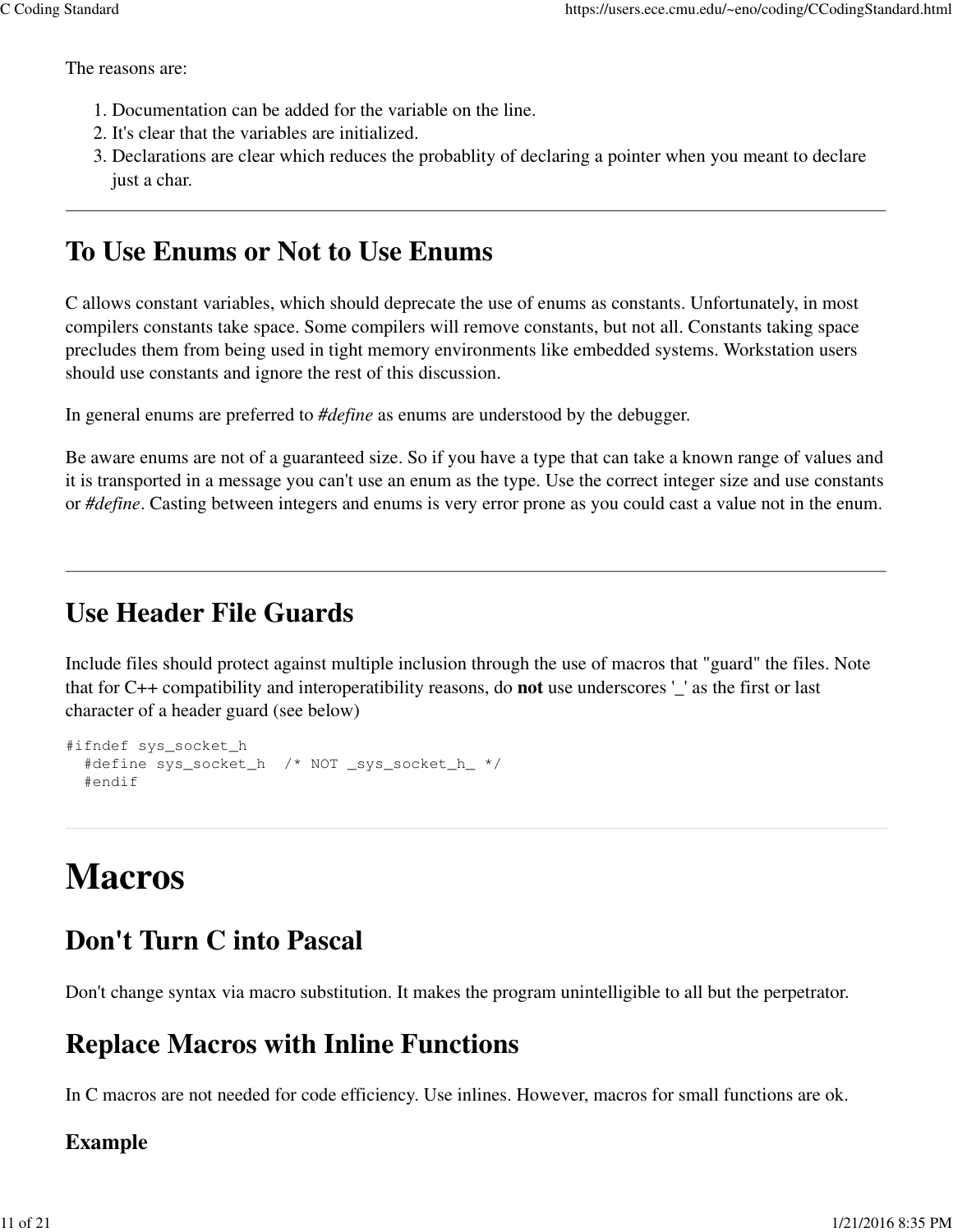```
#define MAX(x, y) (((x) > (y) ? (x) : (y)) // Get the maximum
```
The macro above can be replaced for integers with the following inline function with no loss of efficiency:

```
 inline int 
 max(int x, int y) {
  return (x > y ? x : y);
 }
```
### **Be Careful of Side Effects**

Macros should be used with caution because of the potential for error when invoked with an expression that has side effects.

#### **Example**

```
MAX(f(x), z++);
```
## **Always Wrap the Expression in Parenthesis**

When putting expressions in macros always wrap the expression in parenthesis to avoid potential communitive operation abiguity.

#### **Example**

```
#define ADD(x, y) x + ymust be written as 
\# \text{define } \text{ADD}(x, y) \quad ((x) + (y))
```
## **Make Macro Names Unique**

Like global variables macros can conflict with macros from other packages.

- 1. Prepend macro names with package names.
- 2. Avoid simple and common names like MAX and MIN.

# **Initialize all Variables**

• You shall always initialize variables. Always. Every time. gcc with the flag -W may catch operations on uninitialized variables, but it may also not.

## **Justification**

• More problems than you can believe are eventually traced back to a pointer or variable left uninitialized.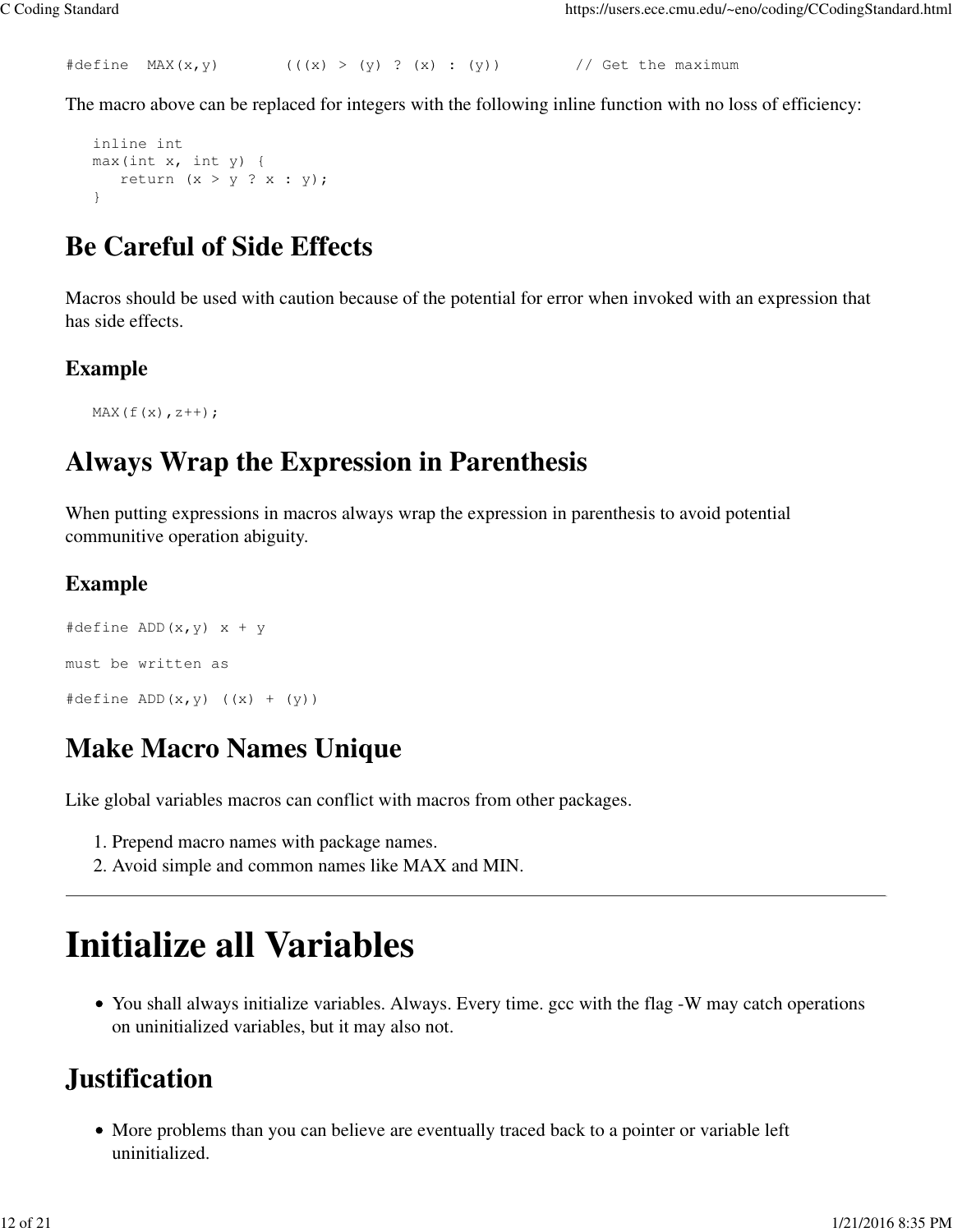# **Short Functions**

Functions should limit themselves to a single page of code.

#### **Justification**

- The idea is that the each method represents a technique for achieving a single objective.
- Most arguments of inefficiency turn out to be false in the long run.
- True function calls are slower than not, but there needs to a thought out decision (see premature optimization).

# **Document Null Statements**

Always document a null body for a for or while statement so that it is clear that the null body is intentional and not missing code.

```
while (*dest++ = *src++) {
\mathcal{L} ; and \mathcal{L} }
```
# **Do Not Default If Test to Non-Zero**

Do not default the test for non-zero, i.e.

```
if (FAIL != f())
```
is better than

if  $(f()$ 

even though FAIL may have the value 0 which C considers to be false. An explicit test will help you out later when somebody decides that a failure return should be -1 instead of 0. Explicit comparison should be used even if the comparison value will never change; e.g., **if (!(bufsize % sizeof(int)))** should be written instead as **if** ((**bufsize**  $\%$  sizeof(**int**)) = 0) to reflect the numeric (not boolean) nature of the test. A frequent trouble spot is using strcmp to test for string equality, where the result should *never ever* be defaulted. The preferred approach is to define a macro *STREQ*.

 $\# \text{define } \text{STREQ}(a, b) \text{ (strong((a), (b)) == 0)}$ 

Or better yet use an inline method: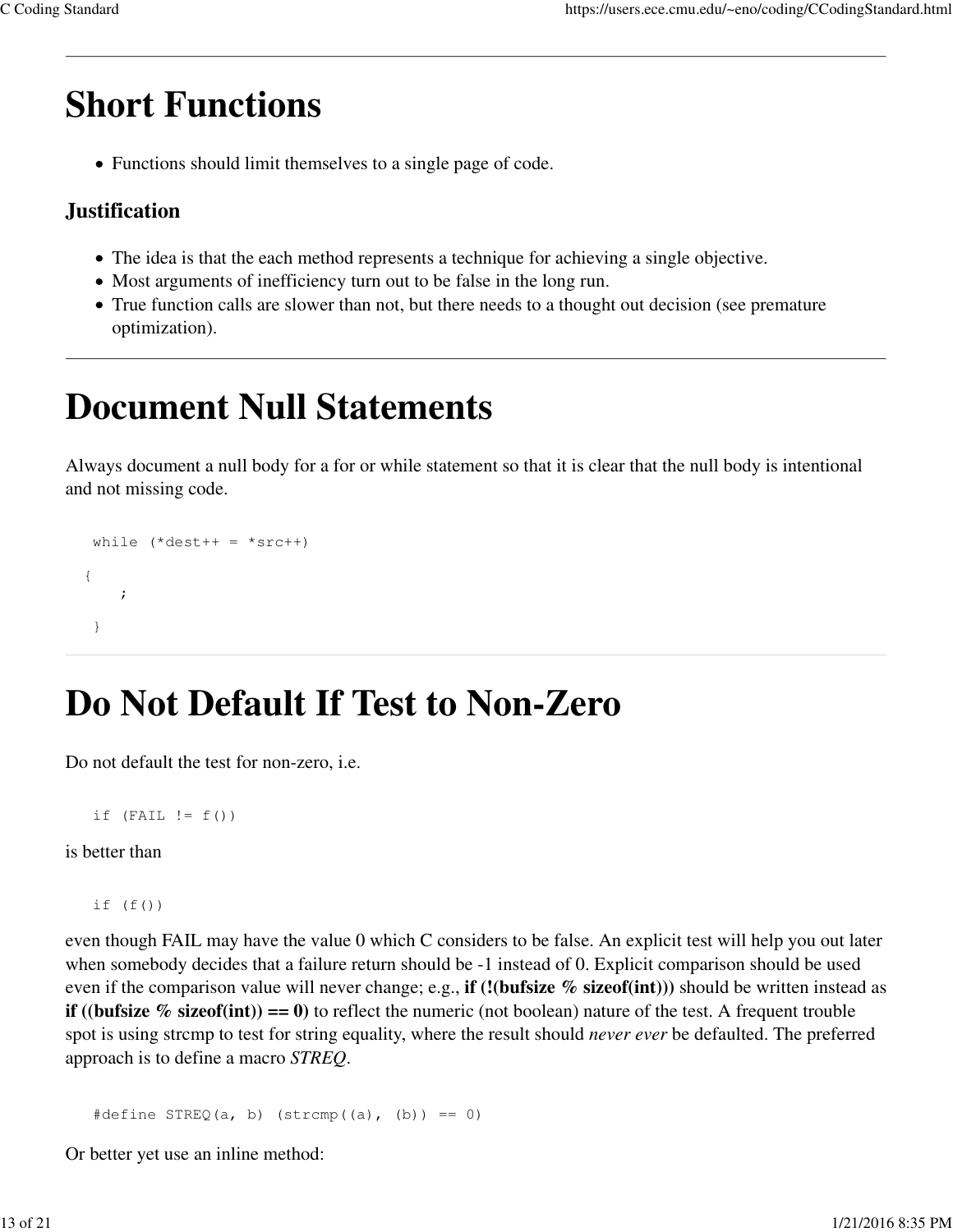```
 inline bool
 string_equal(char* a, char* b)
 {
   (strcmp(a, b) == 0) ? return true : return false;
       Or more compactly:
   return (strcmp(a, b) == 0);
 }
```
Note, this is just an example, you should really use the standard library string type for doing the comparison.

The non-zero test is often defaulted for predicates and other functions or expressions which meet the following restrictions:

- Returns 0 for false, nothing else.
- Is named so that the meaning of (say) a **true** return is absolutely obvious. Call a predicate is\_valid(), not check\_valid().

# **Usually Avoid Embedded Assignments**

There is a time and a place for embedded assignment statements. In some constructs there is no better way to accomplish the results without making the code bulkier and less readable.

```
while (EOF != (c = getchar())) {
   process the character
 }
```
The ++ and -- operators count as assignment statements. So, for many purposes, do functions with side effects. Using embedded assignment statements to improve run-time performance is also possible. However, one should consider the tradeoff between increased speed and decreased maintainability that results when embedded assignments are used in artificial places. For example,

 $a = b + c;$  $d = a + r;$ 

should not be replaced by

 $d = (a = b + c) + r;$ 

even though the latter may save one cycle. In the long run the time difference between the two will decrease as the optimizer gains maturity, while the difference in ease of maintenance will increase as the human memory of what's going on in the latter piece of code begins to fade.

## **Documentation**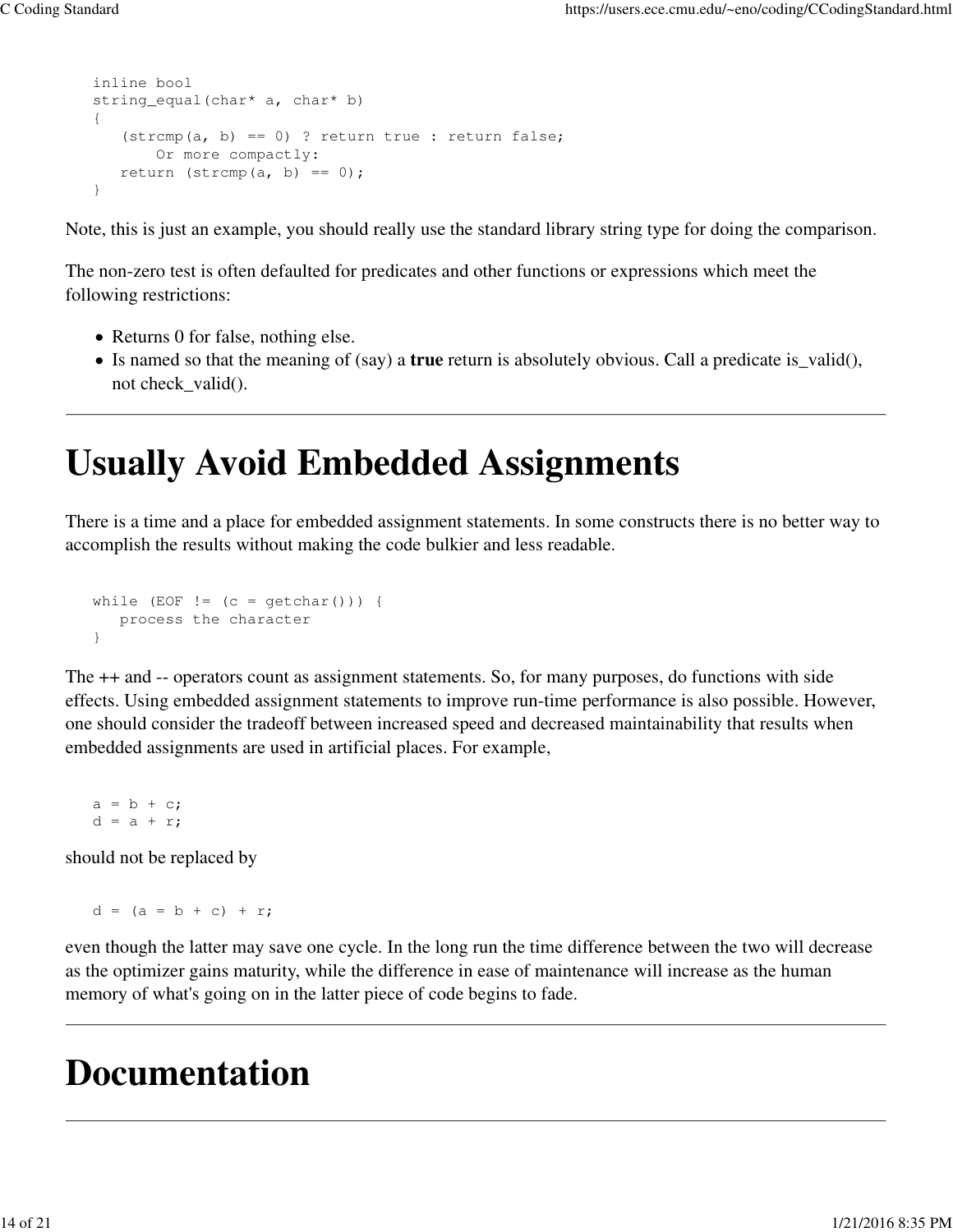## **Comments Should Tell a Story**

Consider your comments a story describing the system. Expect your comments to be extracted by a robot and formed into a man page. Class comments are one part of the story, method signature comments are another part of the story, method arguments another part, and method implementation yet another part. All these parts should weave together and inform someone else at another point of time just exactly what you did and why.

## **Document Decisions**

Comments should document decisions. At every point where you had a choice of what to do place a comment describing which choice you made and why. Archeologists will find this the most useful information.

## **Use Headers**

Use a document extraction system like Doxygen.

These headers are structured in such a way as they can be parsed and extracted. They are not useless like normal headers. So take time to fill them out. If you do it right once no more documentation may be necessary.

## **Comment Layout**

Each part of the project has a specific comment layout. Doxygen has the recommended format for the comment layouts.

## **Make Gotchas Explicit**

Explicitly comment variables changed out of the normal control flow or other code likely to break during maintenance. Embedded keywords are used to point out issues and potential problems. Consider a robot will parse your comments looking for keywords, stripping them out, and making a report so people can make a special effort where needed.

#### **Gotcha Keywords**

- **@author:** specifies the author of the module
- **@version:** specifies the version of the module
- **@param:** specifies a parameter into a function
- **@return:**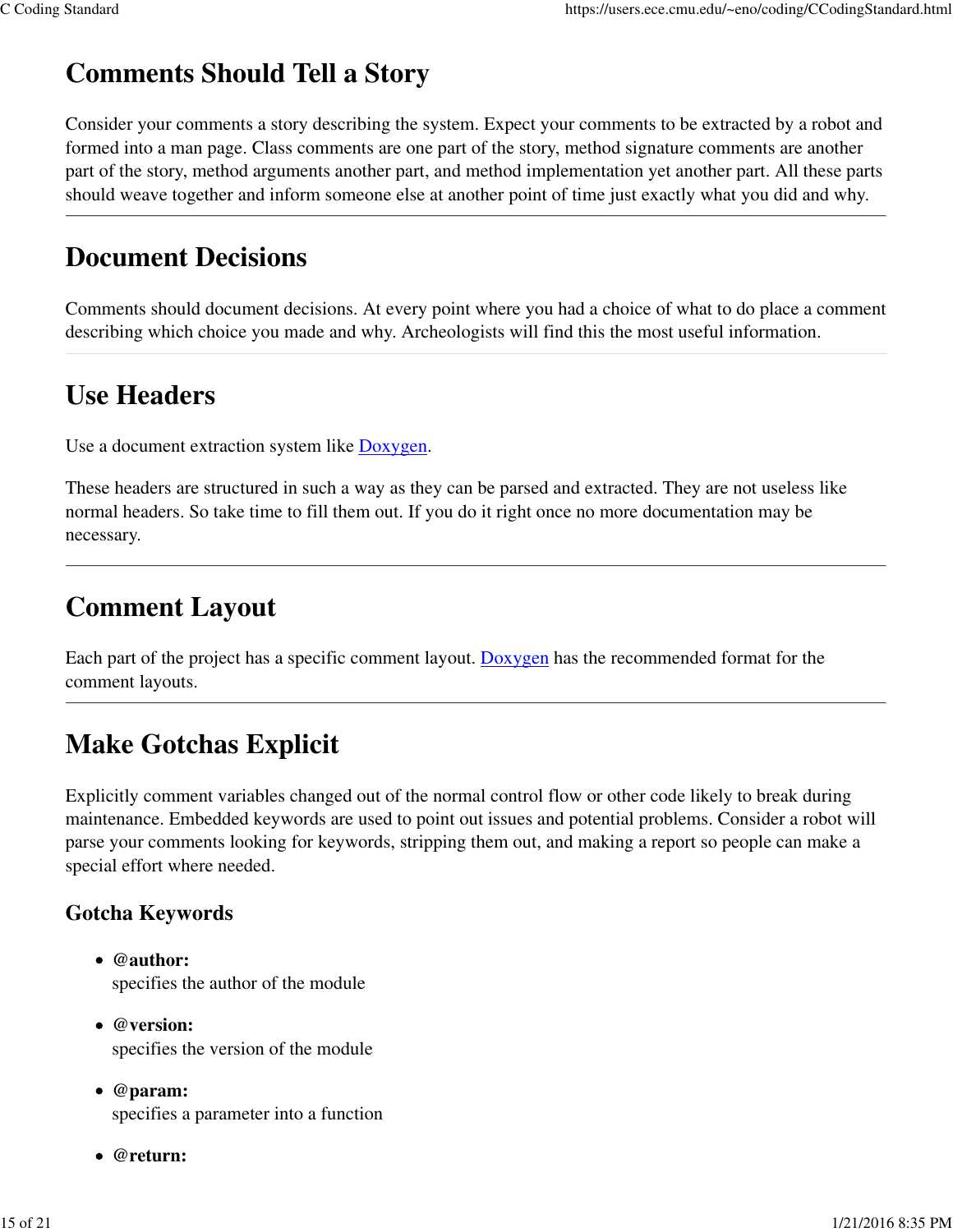specifies what a function returns

#### **@deprecated:**

says that a function is not to be used anymore

**@see:**

creates a link in the documentation to the file/function/variable to consult to get a better understanding on what the current block of code does.

**@todo:**

what remains to be done

**@bug:**

report a bug found in the piece of code

### **Gotcha Formatting**

- Make the gotcha keyword the first symbol in the comment.
- Comments may consist of multiple lines, but the first line should be a self-containing, meaningful summary.
- The writer's name and the date of the remark should be part of the comment. This information is in the source repository, but it can take a quite a while to find out when and by whom it was added. Often gotchas stick around longer than they should. Embedding date information allows other programmer to make this decision. Embedding who information lets us know who to ask.

## **Commenting function declarations**

Functions headers should be in the file where they are declared. This means that most likely the functions will have a header in the .h file. However, functions like main() with no explicit prototype declaration in the .h file, should have a header in the .c file.

## **Include Statement Documentation**

Include statements should be documented, telling the user why a particular file was included. /\* \* Kernel include files come first. \*/ /\* Non-local includes in brackets. \*/ /\* \* If it's a network program, put the network include files next. \* Group the includes files by subdirectory. \*/ /\* \* Then there's a blank line, followed by the /usr include files. \* The /usr include files should be sorted! \*/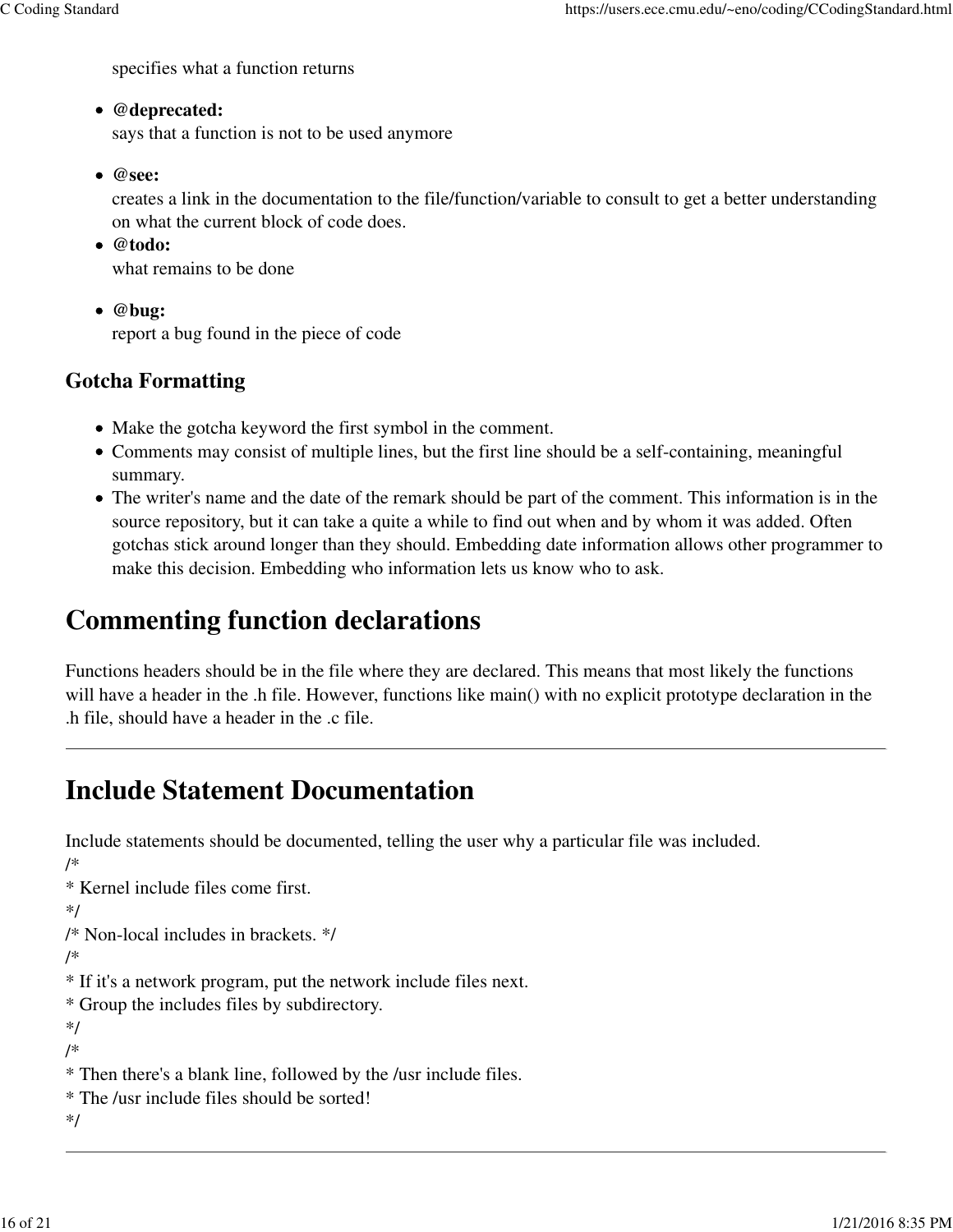# **Layering**

Layering is the primary technique for reducing complexity in a system. A system should be divided into layers. Layers should communicate between adjacent layers using well defined interfaces. When a layer uses a non-adjacent layer then a layering violation has occurred.

A layering violation simply means we have dependency between layers that is not controlled by a well defined interface. When one of the layers changes code could break. We don't want code to break so we want layers to work only with other adjacent layers.

Sometimes we need to jump layers for performance reasons. This is fine, but we should know we are doing it and document appropriately.

# **Miscellaneous**

## **General advice**

This section contains some miscellaneous do's and don'ts.

- Don't use floating-point variables where discrete values are needed. Using a float for a loop counter is a great way to shoot yourself in the foot. Always test floating-point numbers as  $\leq$  or  $\geq$ , never use an exact comparison  $(== or !=).$
- Compilers have bugs. Common trouble spots include structure assignment and bit fields. You cannot generally predict which bugs a compiler has. You could write a program that avoids all constructs that are known broken on all compilers. You won't be able to write anything useful, you might still encounter bugs, and the compiler might get fixed in the meanwhile. Thus, you should write ``around'' compiler bugs only when you are forced to use a particular buggy compiler.
- Do not rely on automatic beautifiers. The main person who benefits from good program style is the programmer him/herself, and especially in the early design of handwritten algorithms or pseudo-code. Automatic beautifiers can only be applied to complete, syntactically correct programs and hence are not available when the need for attention to white space and indentation is greatest. Programmers can do a better job of making clear the complete visual layout of a function or file, with the normal attention to detail of a careful programmer (in other words, some of the visual layout is dictated by intent rather than syntax and beautifiers cannot read minds). Sloppy programmers should learn to be careful programmers instead of relying on a beautifier to make their code readable. Finally, since beautifiers are non-trivial programs that must parse the source, a sophisticated beautifier is not worth the benefits gained by such a program. Beautifiers are best for gross formatting of machine-generated code.
- Accidental omission of the second  $\leq$  of the logical compare is a problem. The following is confusing and prone to error.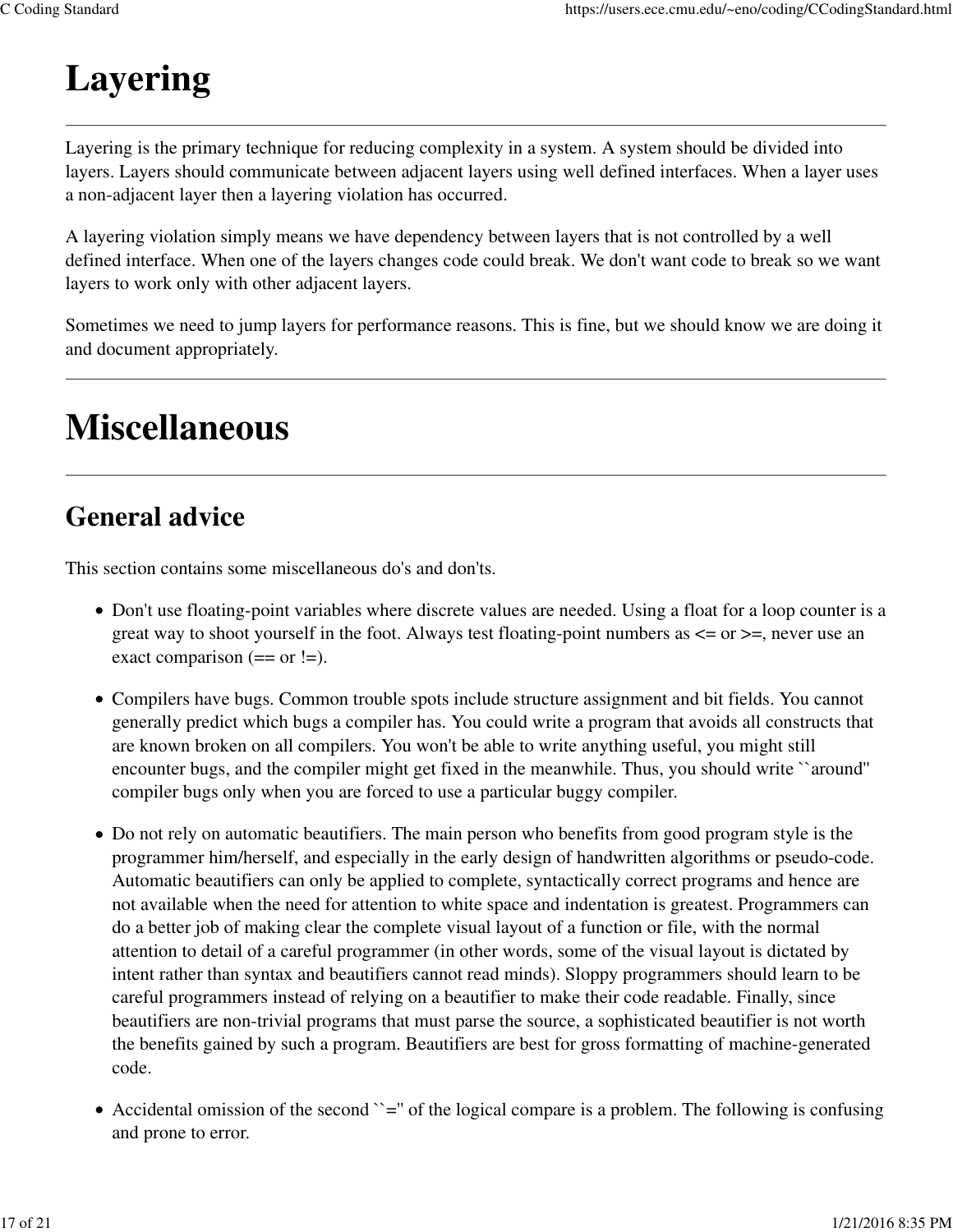```
if (abool= bbool) \{\ldots\}
```
Does the programmer really mean assignment here? Often yes, but usually no. The solution is to just not do it, an inverse Nike philosophy. Instead use explicit tests and avoid assignment with an implicit test. The recommended form is to do the assignment before doing the test:

```
 abool= bbool;
 if (abool) { ... }
```
• Modern compilers will put variables in registers automatically. Use the register sparingly to indicate the variables that you think are most critical. In extreme cases, mark the 2-4 most critical values as register and mark the rest as REGISTER. The latter can be #defined to register on those machines with many registers.

### **Be Const Correct**

C provides the *const* key word to allow passing as parameters objects that cannot change to indicate when a method doesn't modify its object. Using const in all the right places is called "const correctness." It's hard at first, but using const really tightens up your coding style. Const correctness grows on you.

## **Use #if Not #ifdef**

Use #if MACRO not #ifdef MACRO. Someone might write code like:

```
#ifdef DEBUG
         temporary_debugger_break();
#endif
```
Someone else might compile the code with turned-of debug info like:

```
cc -c lurker.cc -DDEBUG=0
```
Alway use #if, if you have to use the preprocessor. This works fine, and does the right thing, even if DEBUG is not defined at all (!)

```
#if DEBUG
         temporary_debugger_break();
#endif
```
If you really need to test whether a symbol is defined or not, test it with the defined() construct, which allows you to add more things later to the conditional without editing text that's already in the program:

```
#if !defined(USER_NAME)
 #define USER_NAME "john smith"
#endif
```
## **Commenting Out Large Code Blocks**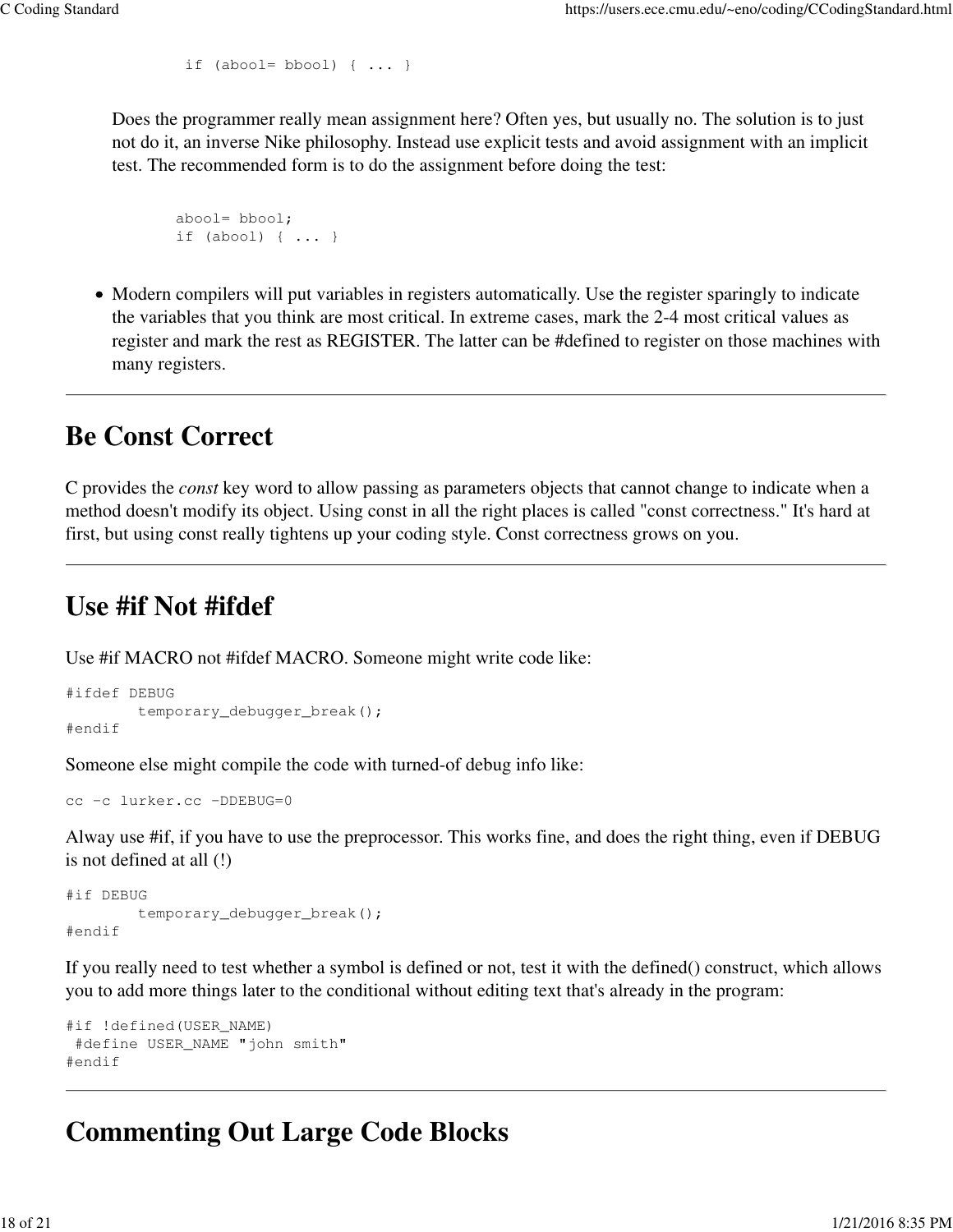Sometimes large blocks of code need to be commented out for testing.

#### **Using #if 0**

The easiest way to do this is with an #if 0 block:

```
 void 
 example()
 {
    great looking code
    #if 0
    lots of code
    #endif
    more code
  }
```
You can't use  $\frac{f^{*}}{f}$  style comments because comments can't contain comments and surely a large block of your code will contain a comment, won't it?

Don't use #ifdef as someone can unknowingly trigger ifdefs from the compiler command line. #if 0is that even day later you or anyone else has know idea why this code is commented out. Is it because a feature has been dropped? Is it because it was buggy? It didn't compile? Can it be added back? It's a mystery.

#### **Use Descriptive Macro Names Instead of #if 0**

```
#if NOT_YET_IMPLEMENTED 
#if OBSOLETE
#if TEMP_DISABLED
```
#### **Add a Comment to Document Why**

Add a short comment explaining why it is not implemented, obsolete or temporarily disabled.

### **File Extensions**

In short: Use the *.h* extension for header files and *.c* for source files.

### **No Data Definitions in Header Files**

Do not put data definitions in header files. for example:

```
/* 
  * aheader.h 
  */
int x = 0;
```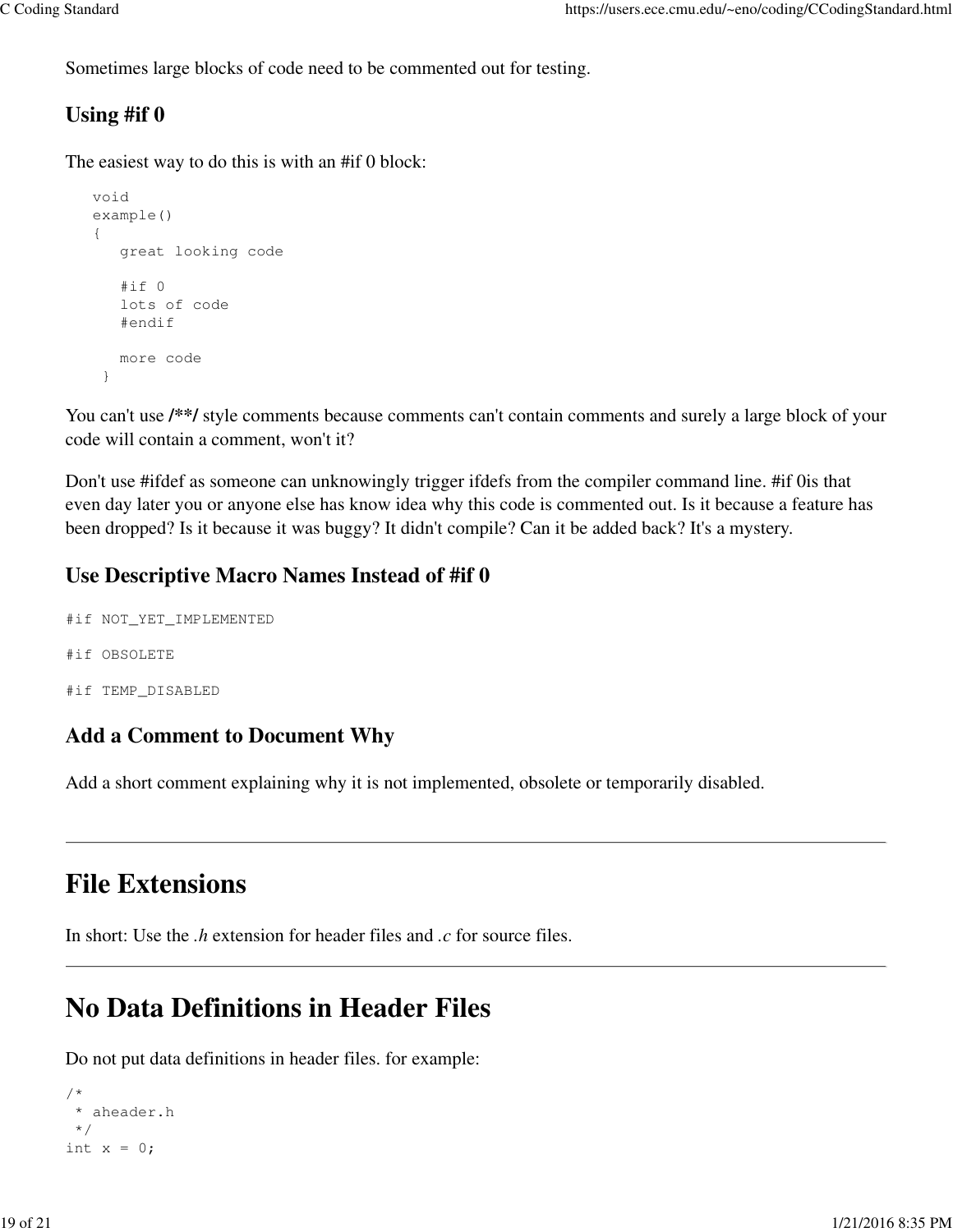- 1. It's bad magic to have space consuming code silently inserted through the innocent use of header files.
- 2. It's not common practice to define variables in the header file so it will not occur to developers to look for this when there are problems.
- 3. Consider defining the variable once in a .c file and use an extern statement to reference it.

### **Mixing C and C++**

In order to be backward compatible with dumb linkers C++'s link time type safety is implemented by encoding type information in link symbols, a process called *name mangling*. This creates a problem when linking to C code as C function names are not mangled. When calling a C function from C++ the function name will be mangled unless you turn it off. Name mangling is turned off with the *extern "C"* syntax. If you want to create a C function in C++ you must wrap it with the above syntax. If you want to call a C function in a C library from C++ you must wrap in the above syntax. Here are some examples:

#### **Calling C Functions from C++**

```
extern "C" int strncpy(...);
extern "C" int my_great_function();
extern "C"
{
    int strncpy(...);
    int my_great_function();
};
```
#### **Creating a C Function in C++**

```
extern "C" void
a_c_function_in_cplusplus(int a)
{
}
```
#### *\_\_cplusplus* **Preprocessor Directive**

If you have code that must compile in a C and C++ environment then you must use the *\_\_cplusplus* preprocessor directive. For example:

```
#ifdef __cplusplus
extern "C" some_function();
#else
extern some_function();
#endif
```
### **No Magic Numbers**

A magic number is a bare naked number used in source code. It's magic because no-one has a clue what it means including the author inside 3 months. For example: